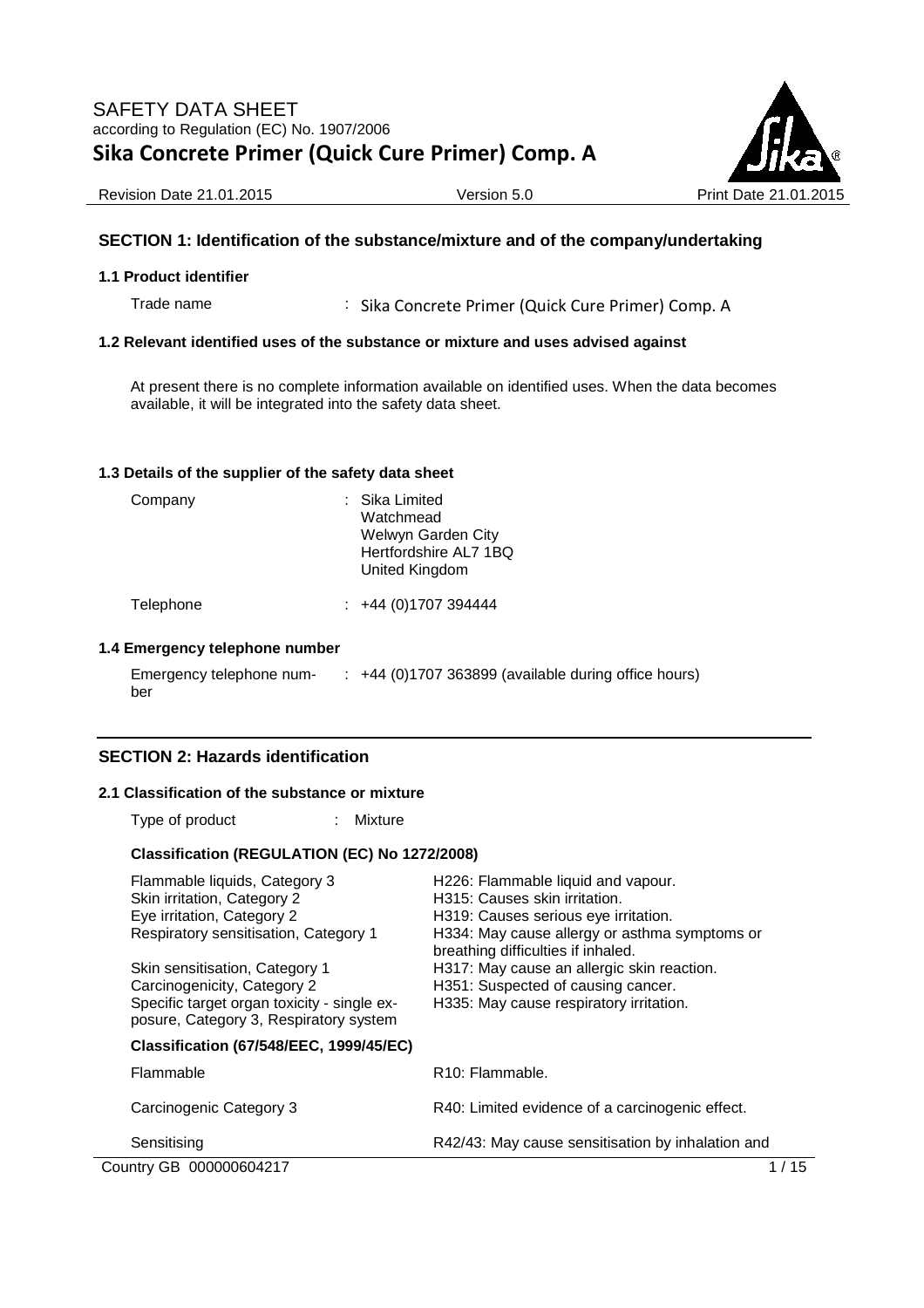

#### Revision Date 21.01.2015 **Version 5.0** Version 5.0 Print Date 21

skin contact.

Irritant **Irritant** R36/37/38: Irritating to eyes, respiratory system and skin.

## **2.2 Label elements**

| Labelling (REGULATION (EC) No 1272/2008) |                                                                     |                                                                                                                                                                                                                                                                                         |
|------------------------------------------|---------------------------------------------------------------------|-----------------------------------------------------------------------------------------------------------------------------------------------------------------------------------------------------------------------------------------------------------------------------------------|
| Hazard pictograms                        |                                                                     |                                                                                                                                                                                                                                                                                         |
| Signal word                              | Danger                                                              |                                                                                                                                                                                                                                                                                         |
| <b>Hazard statements</b>                 | H <sub>226</sub><br>H315<br>H317<br>H319<br>H334<br>H335<br>H351    | Flammable liquid and vapour.<br>Causes skin irritation.<br>May cause an allergic skin reaction.<br>Causes serious eye irritation.<br>May cause allergy or asthma symptoms or<br>breathing difficulties if inhaled.<br>May cause respiratory irritation.<br>Suspected of causing cancer. |
| Precautionary statements                 | <b>Prevention:</b><br>P <sub>201</sub><br>P210<br>P261<br>Response: | Obtain special instructions before use.<br>Keep away from heat, hot surfaces, sparks,<br>open flames and other ignition sources. No<br>smoking.<br>Avoid breathing dust/ fume/ gas/ mist/ va-<br>pours/ spray.                                                                          |
|                                          | P303 + P361 + P353                                                  | IF ON SKIN (or hair): Take off immedi-<br>ately all contaminated clothing. Rinse skin<br>with water/shower.                                                                                                                                                                             |
|                                          | $P308 + P313$                                                       | IF exposed or concerned: Get medical ad-<br>vice/ attention.                                                                                                                                                                                                                            |
|                                          | P370 + P378                                                         | In case of fire: Use dry sand, dry chemical<br>or alcohol-resistant foam to extinguish.                                                                                                                                                                                                 |

Hazardous components which must be listed on the label:

- 202-966-0 4,4'-methylenediphenyl diisocyanate
- diphenylmethane-2,4'-diisocyanate
- 618-498-9 Diphenylmethanediisocyanate, isomeres and homologues
- 219-799-4 2,2'-methylenediphenyl diisocyanate

# **Additional Labelling:**

Contains isocyanates. May produce an allergic reaction.

### **2.3 Other hazards**

This mixture contains no substance considered to be persistent, bioaccumulating nor toxic (PBT).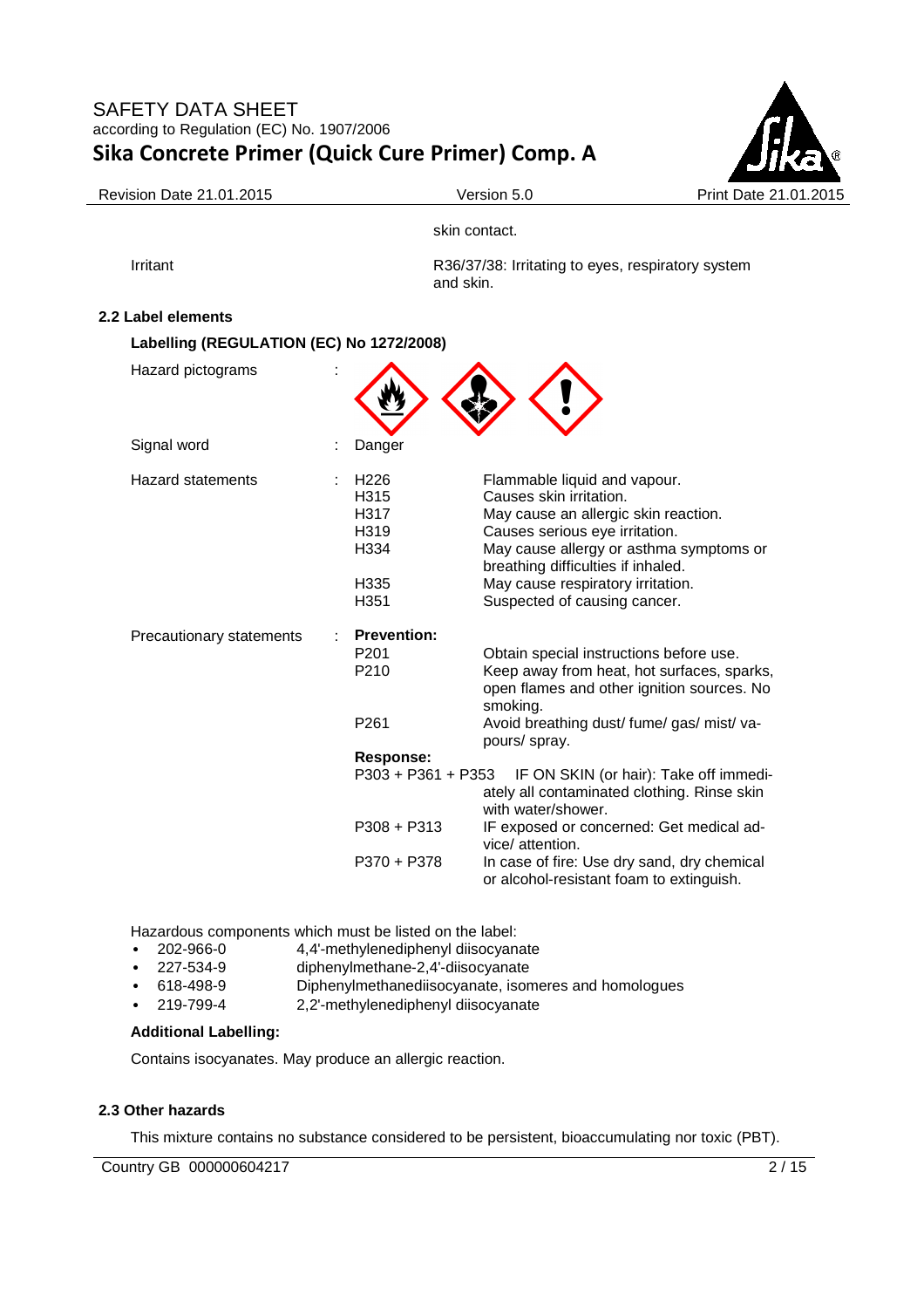

Revision Date 21.01.2015 Version 5.0 Print Date 21.01.2015

This mixture contains no substance considered to be very persistent nor very bioaccumulating (vPvB).

# **SECTION 3: Composition/information on ingredients**

## **3.2 Mixtures**

## **Hazardous components**

| <b>Chemical Name</b><br>CAS-No.<br>EC-No.<br>Registration number                       | Classification<br>(67/548/EEC)                              | Classification<br>(REGULATION<br>(EC) No<br>1272/2008)                                                                                                       | Concentration<br>[%] |
|----------------------------------------------------------------------------------------|-------------------------------------------------------------|--------------------------------------------------------------------------------------------------------------------------------------------------------------|----------------------|
| 4,4'-methylenediphenyl diisocyanate<br>101-68-8<br>202-966-0<br>01-2119457014-47-XXXX  | Carc.Cat.3, R40<br>Xn, R20 R48/20<br>Xi R36/37/38<br>R42/43 | Acute Tox.4, H332<br>Eye Irrit.2, H319<br>STOT SE3 H335<br>Skin Irrit.2, H315<br>Resp. Sens.1<br>H334<br>Skin Sens.1, H317<br>Carc.2, H351<br>STOT RE2, H373 | $>= 5 - < 10$        |
| diphenylmethane-2,4'-diisocyanate<br>5873-54-1<br>227-534-9<br>01-2119480143-45-XXXX   | Carc.Cat.3, R40<br>Xn, R20 R48/20<br>Xi R36/37/38<br>R42/43 | Acute Tox.4, H332<br>Eye Irrit.2, H319<br>STOT SE3 H335<br>Skin Irrit.2, H315<br>Resp. Sens.1<br>H334<br>Skin Sens.1, H317<br>Carc.2, H351<br>STOT RE2, H373 | $>= 5 - < 10$        |
| propyl acetate<br>109-60-4<br>203-686-1                                                | F R11<br><b>Xi R36</b><br><b>R66</b><br><b>R67</b>          | Flam. Liq.2, H225<br>Eye Irrit.2, H319<br>STOT SE3 H336                                                                                                      | $>= 5 - < 10$        |
| Diphenylmethanediisocyanate, iso-<br>meres and homologues<br>9016-87-9<br>618-498-9    | Carc.Cat.3, R40<br>Xn, R20 R48/20<br>Xi R36/37/38<br>R42/43 | Acute Tox.4, H332<br>Skin Irrit.2, H315<br>Eye Irrit.2, H319<br>Resp. Sens.1<br>H334<br>Skin Sens.1, H317<br>Carc.2, H351<br>STOT SE3 H335<br>STOT RE2, H373 | $>= 1 - 2.5$         |
| 2,2'-methylenediphenyl diisocyanate<br>2536-05-2<br>219-799-4<br>01-2119927323-43-XXXX | Carc.Cat.3, R40<br>Xn R20 R48/20<br>Xi R36/37/38<br>R42/43  | Acute Tox.4, H332<br>Eye Irrit.2, H319<br>STOT SE3 H335<br>Skin Irrit.2, H315<br>Resp. Sens.1<br>H334                                                        | $>= 0, 1 - 1$        |

Country GB 000000604217 3/15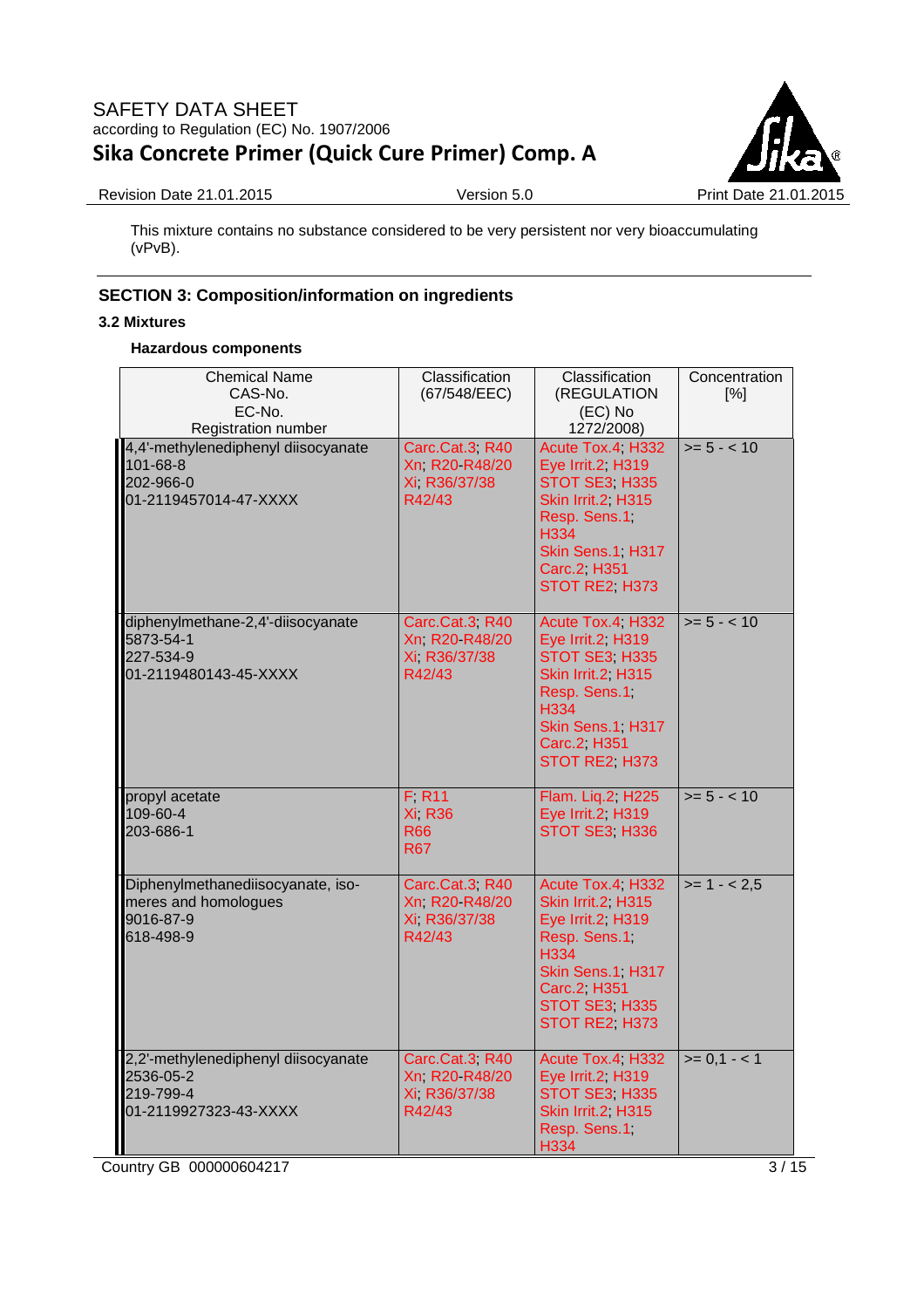

Revision Date 21.01.2015 Version 5.0 Print Date 21.01.2015

|                                                                                                                                      |                 | Skin Sens.1, H317<br>Carc.2, H351<br>STOT RE2, H373 |                      |
|--------------------------------------------------------------------------------------------------------------------------------------|-----------------|-----------------------------------------------------|----------------------|
| Substances with a workplace exposure limit :                                                                                         |                 |                                                     |                      |
| 2-methoxy-1-methylethyl acetate<br>108-65-6<br>203-603-9<br>01-2119475791-29-XXXX<br>Contains:<br>2-methoxypropyl acetate $\leq$ 1 % | R <sub>10</sub> | Flam. Liq.3; H226                                   | $\vert$ >= 25 - < 50 |

For the full text of the R-phrases mentioned in this Section, see Section 16. For the full text of the H-Statements mentioned in this Section, see Section 16.

## **SECTION 4: First aid measures**

#### **4.1 Description of first aid measures**

| General advice          | Move out of dangerous area.<br>Consult a physician.<br>Show this safety data sheet to the doctor in attendance.                                                                                                    |
|-------------------------|--------------------------------------------------------------------------------------------------------------------------------------------------------------------------------------------------------------------|
| If inhaled              | : Move to fresh air.<br>Consult a physician after significant exposure.                                                                                                                                            |
| In case of skin contact | Take off contaminated clothing and shoes immediately.<br>Wash off with soap and plenty of water.<br>If symptoms persist, call a physician.                                                                         |
| In case of eye contact  | : Immediately flush eye(s) with plenty of water.<br>Remove contact lenses.<br>Keep eye wide open while rinsing.<br>If eye irritation persists, consult a specialist.                                               |
| If swallowed            | Do not induce vomiting without medical advice.<br>Rinse mouth with water.<br>Do not give milk or alcoholic beverages.<br>Never give anything by mouth to an unconscious person.                                    |
|                         | 4.2 Most important symptoms and effects, both acute and delayed                                                                                                                                                    |
| Symptoms                | Asthmatic appearance<br>Cough<br>Respiratory disorder<br>Allergic reactions<br>Excessive lachrymation<br>Erythema<br>Dermatitis<br>See Section 11 for more detailed information on health effects<br>and symptoms. |
| <b>Risks</b>            | irritant effects<br>sensitising effects                                                                                                                                                                            |
| Country GB 000000604217 | 4/15                                                                                                                                                                                                               |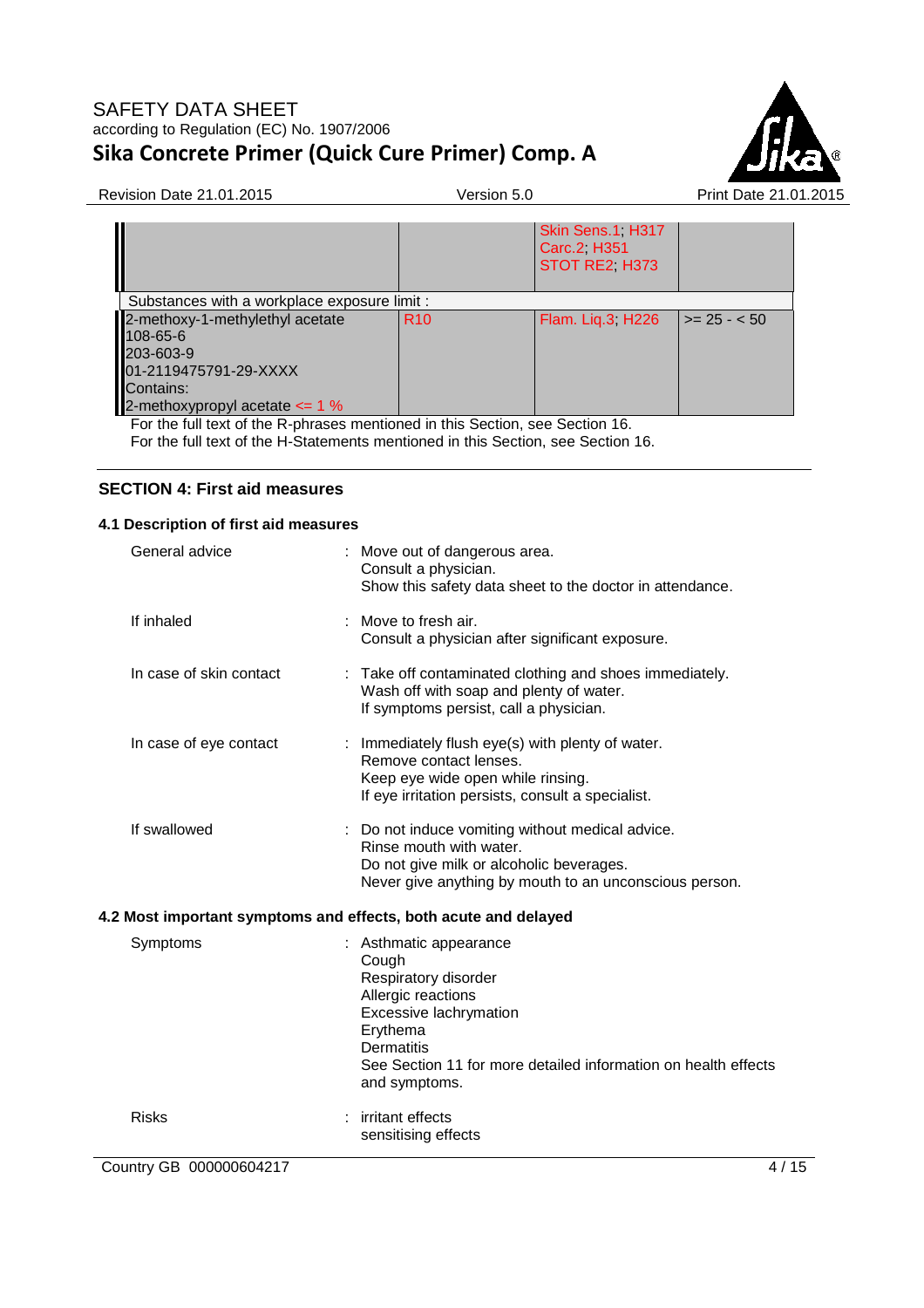

Revision Date 21.01.2015 Version 5.0 Print Date 21.01.2015

## **4.3 Indication of any immediate medical attention and special treatment needed**

Treatment : Treat symptomatically.

## **SECTION 5: Firefighting measures**

#### **5.1 Extinguishing media**

| Suitable extinguishing media                              | : Alcohol-resistant foam, Carbon dioxide (CO2), Dry chemical                                  |
|-----------------------------------------------------------|-----------------------------------------------------------------------------------------------|
| Unsuitable extinguishing<br>media                         | : Water, High volume water jet                                                                |
| 5.2 Special hazards arising from the substance or mixture |                                                                                               |
| Specific hazards during fire-<br>fighting                 | : Do not use a solid water stream as it may scatter and spread<br>fire.                       |
| ucts                                                      | Hazardous combustion prod- : No hazardous combustion products are known                       |
| 5.3 Advice for firefighters                               |                                                                                               |
| for firefighters                                          | Special protective equipment : In the event of fire, wear self-contained breathing apparatus. |
| Further information                                       | : Use water spray to cool unopened containers.                                                |

### **SECTION 6: Accidental release measures**

### **6.1 Personal precautions, protective equipment and emergency procedures**

| Personal precautions                                      | : Use personal protective equipment.<br>Remove all sources of ignition.<br>Deny access to unprotected persons.                      |  |  |  |
|-----------------------------------------------------------|-------------------------------------------------------------------------------------------------------------------------------------|--|--|--|
|                                                           | Beware of vapours accumulating to form explosive concentra-<br>tions. Vapours can accumulate in low areas.                          |  |  |  |
| 6.2 Environmental precautions                             |                                                                                                                                     |  |  |  |
| Environmental precautions                                 | : Prevent product from entering drains.<br>If the product contaminates rivers and lakes or drains inform<br>respective authorities. |  |  |  |
| 6.3 Methods and materials for containment and cleaning up |                                                                                                                                     |  |  |  |
| Methods for cleaning up                                   | : Contain spillage, and then collect with non-combustible ab-<br>sorbent material, (e.g. sand, earth, diatomaceous earth, ver-      |  |  |  |

Country GB 000000604217 5/15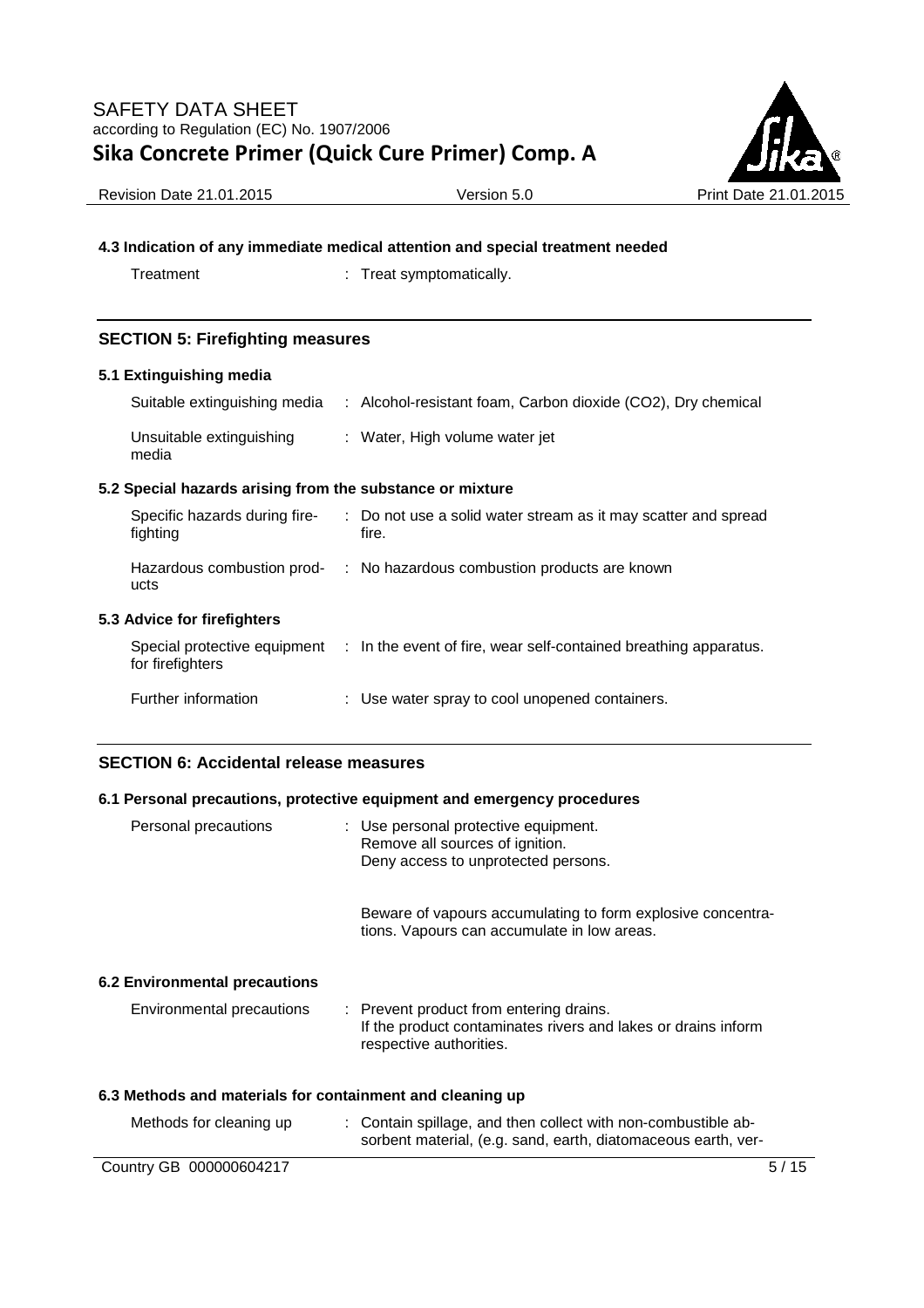

Revision Date 21.01.2015 Version 5.0 Print Date 21.01.2015

miculite) and place in container for disposal according to local / national regulations (see section 13).

### **6.4 Reference to other sections**

For personal protection see section 8.

## **SECTION 7: Handling and storage**

#### **7.1 Precautions for safe handling**

| Advice on safe handling                                          |   | : Avoid formation of aerosol. Do not breathe vapours or spray<br>mist. Avoid exceeding of the given occupational exposure<br>limits (see section 8). Do not get in eyes, on skin, or on cloth-<br>ing. For personal protection see section 8. Persons with a<br>history of skin sensitisation problems or asthma, allergies,<br>chronic or recurrent respiratory disease should not be em-<br>ployed in any process in which this mixture is being used.<br>Smoking, eating and drinking should be prohibited in the ap-<br>plication area. Take precautionary measures against static<br>discharge. Open drum carefully as content may be under<br>pressure. Take necessary action to avoid static electricity<br>discharge (which might cause ignition of organic vapours).<br>Follow standard hygiene measures when handling chemical<br>products |
|------------------------------------------------------------------|---|------------------------------------------------------------------------------------------------------------------------------------------------------------------------------------------------------------------------------------------------------------------------------------------------------------------------------------------------------------------------------------------------------------------------------------------------------------------------------------------------------------------------------------------------------------------------------------------------------------------------------------------------------------------------------------------------------------------------------------------------------------------------------------------------------------------------------------------------------|
| Advice on protection against<br>fire and explosion               | ÷ | Use explosion-proof equipment. Keep away from heat, hot<br>surfaces, sparks, open flames and other ignition sources. No<br>smoking. Take precautionary measures against electrostatic<br>discharges.                                                                                                                                                                                                                                                                                                                                                                                                                                                                                                                                                                                                                                                 |
| Hygiene measures                                                 |   | : Handle in accordance with good industrial hygiene and safety<br>practice. When using do not eat or drink. When using do not<br>smoke. Wash hands before breaks and at the end of workday.                                                                                                                                                                                                                                                                                                                                                                                                                                                                                                                                                                                                                                                          |
| 7.2 Conditions for safe storage, including any incompatibilities |   |                                                                                                                                                                                                                                                                                                                                                                                                                                                                                                                                                                                                                                                                                                                                                                                                                                                      |
| Requirements for storage<br>areas and containers                 |   | Keep container tightly closed in a dry and well-ventilated<br>place. Containers which are opened must be carefully re-<br>sealed and kept upright to prevent leakage. Store in accord-<br>ance with local regulations.                                                                                                                                                                                                                                                                                                                                                                                                                                                                                                                                                                                                                               |
| Other data                                                       |   | No decomposition if stored and applied as directed.                                                                                                                                                                                                                                                                                                                                                                                                                                                                                                                                                                                                                                                                                                                                                                                                  |
| 7.3 Specific end use(s)                                          |   |                                                                                                                                                                                                                                                                                                                                                                                                                                                                                                                                                                                                                                                                                                                                                                                                                                                      |

Specific use(s)  $\qquad \qquad$ : No data available

# **SECTION 8: Exposure controls/personal protection**

### **8.1 Control parameters**

Country GB 000000604217 6/15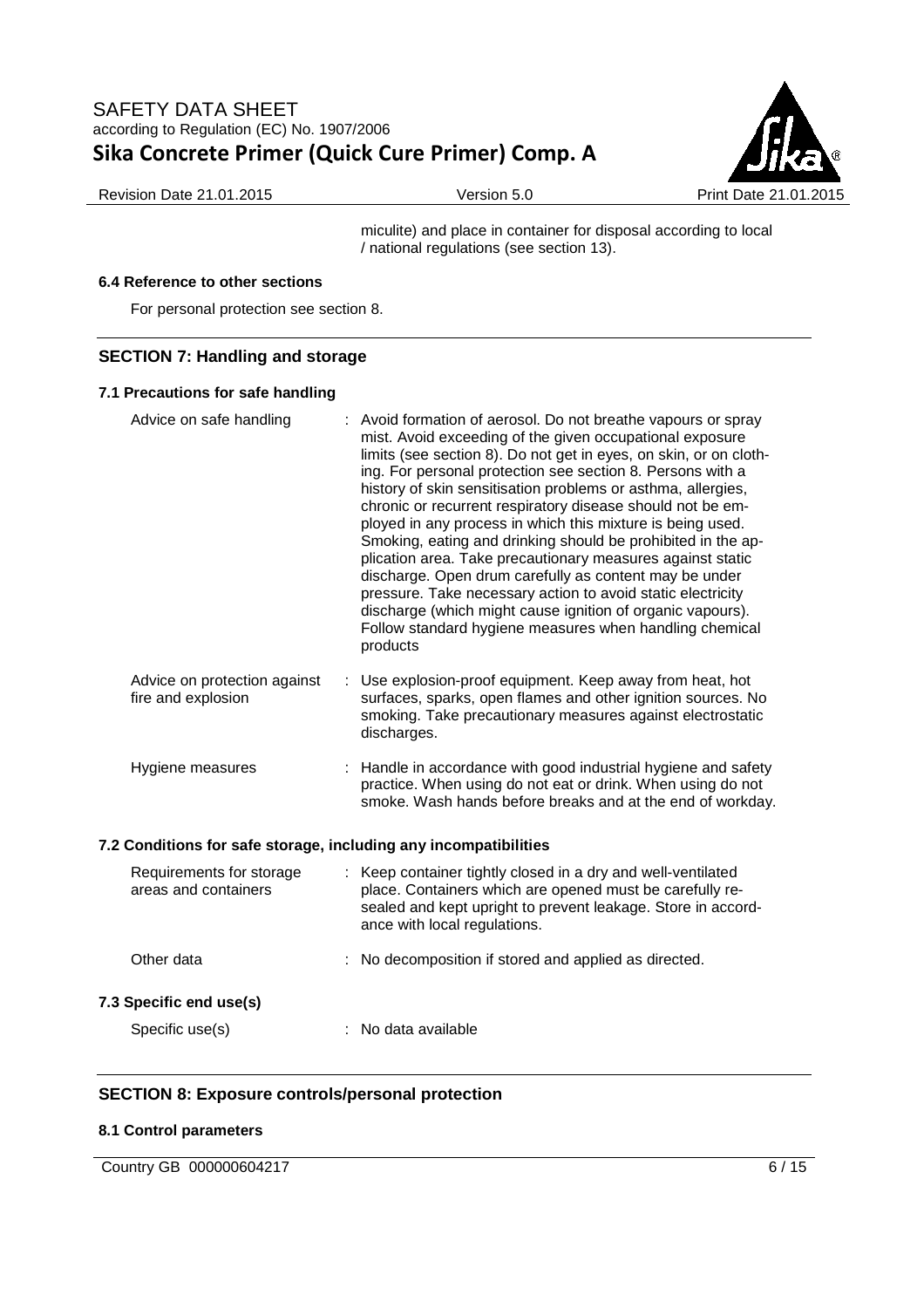

Revision Date 21.01.2015 Version 5.0 Version 5.0 Print Date 21.01.2015

## **Components with workplace control parameters**

| Components                                              | CAS-No.   | Value       | Control parame-<br>ters $*$           | Basis *       |
|---------------------------------------------------------|-----------|-------------|---------------------------------------|---------------|
| 2-methoxy-1-methylethyl acetate                         | 108-65-6  | <b>TWA</b>  | 50 ppm<br>$275$ mg/m $3$              | 2000/39/EC    |
|                                                         |           | <b>STEL</b> | 100 ppm<br>550 mg/m3                  | 2000/39/EC    |
|                                                         |           | <b>TWA</b>  | 50 ppm<br>$274$ mg/m $3$              | GB EH40       |
|                                                         |           | <b>STEL</b> | 100 ppm<br>548 mg/m3                  | GB EH40       |
| 4,4'-methylenediphenyl diisocyanate                     | 101-68-8  | <b>TWA</b>  | $0,02 \text{ mg/m}$ 3                 | GB EH40       |
|                                                         |           | <b>STEL</b> | $0,07 \text{ mg/m}$ 3                 | GB EH40       |
| diphenylmethane-2,4'-diisocyanate                       | 5873-54-1 | <b>TWA</b>  | $0,02 \text{ mg/m}$ 3                 | GB EH40       |
|                                                         |           | <b>STEL</b> | $0,07 \text{ mg/m}$ 3                 | GB EH40       |
| propyl acetate                                          | 109-60-4  | <b>TWA</b>  | $200$ ppm<br>849 mg/m3                | GB EH40       |
|                                                         |           | <b>STEL</b> | $250$ ppm<br>$1.060$ mg/m $3$         | GB EH40       |
| Diphenylmethanediisocyanate, isomeres<br>and homologues | 9016-87-9 | <b>TWA</b>  | $0.02 \text{ mg/m}$ 3                 | GB EH40       |
|                                                         |           | <b>STEL</b> | $0.07$ mg/m $3$                       | GB EH40       |
| 2,2'-methylenediphenyl diisocyanate                     | 2536-05-2 | TMW         | $0,005$ ppm<br>$0,05 \,\mathrm{mg/m}$ | <b>AT OEL</b> |
|                                                         |           | <b>KZW</b>  | $0.01$ ppm<br>$0,1$ mg/m $3$          | <b>AT OEL</b> |
|                                                         |           | <b>TWA</b>  | $0,02$ mg/m3                          | GB EH40       |
|                                                         |           | <b>STEL</b> | $0,07$ mg/m3                          | GB EH40       |

## **8.2 Exposure controls**

| Personal protective equipment |                                                                                                                                                                                                                                                    |
|-------------------------------|----------------------------------------------------------------------------------------------------------------------------------------------------------------------------------------------------------------------------------------------------|
| Eye protection                | : Safety glasses with side-shields<br>Eye wash bottle with pure water                                                                                                                                                                              |
| Hand protection               | : Chemical-resistant, impervious gloves complying with an ap-<br>proved standard must be worn at all times when handling<br>chemical products. Reference number EN 374. Follow manu-<br>facturer specifications.                                   |
|                               | Suitable for short time use or protection against splashes:<br>Butyl rubber/nitrile rubber gloves (0,4 mm),<br>Contaminated gloves should be removed.<br>Suitable for permanent exposure:<br>Viton gloves (0.4 mm),<br>breakthrough time > 30 min. |
| Skin and body protection      | : Protective clothing (e.g. Safety shoes acc. to EN ISO 20345,                                                                                                                                                                                     |
| Country GB 000000604217       | 7 / 15                                                                                                                                                                                                                                             |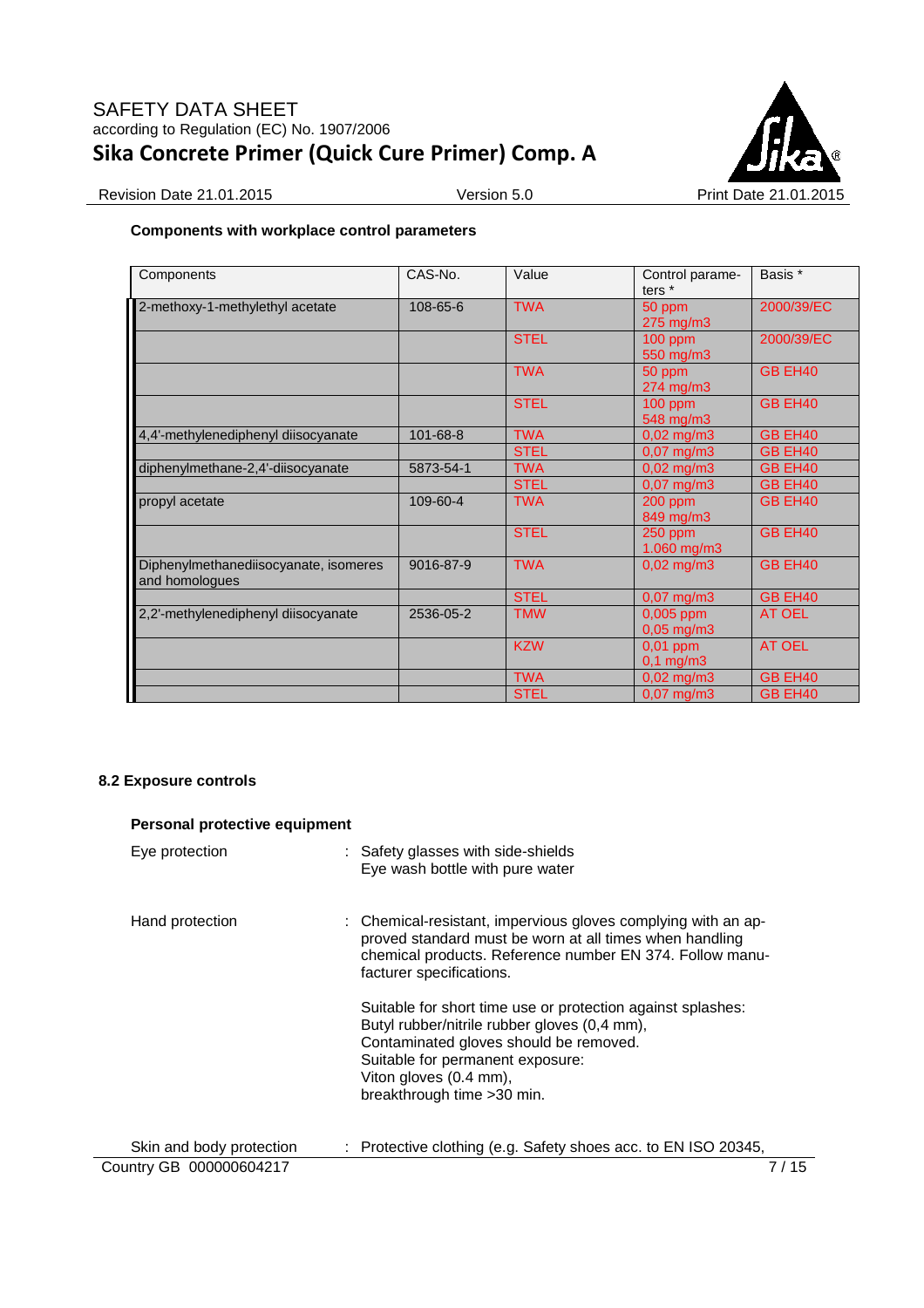

| <b>Revision Date 21.01.2015</b> | Version 5.0                                                                                                                                                                                                                                                                                                                                                                                                                                                                                                                                                                                                                                                                                                                                                                                                                                | Print Date 21.0 |
|---------------------------------|--------------------------------------------------------------------------------------------------------------------------------------------------------------------------------------------------------------------------------------------------------------------------------------------------------------------------------------------------------------------------------------------------------------------------------------------------------------------------------------------------------------------------------------------------------------------------------------------------------------------------------------------------------------------------------------------------------------------------------------------------------------------------------------------------------------------------------------------|-----------------|
|                                 | long-sleeved working clothing, long trousers). Rubber aprons<br>and protective boots are additionaly recommended for mixing<br>and stirring work.                                                                                                                                                                                                                                                                                                                                                                                                                                                                                                                                                                                                                                                                                          |                 |
| Respiratory protection          | : Respirator selection must be based on known or anticipated<br>exposure levels, the hazards of the product and the safe work-<br>ing limits of the selected respirator.<br>Use a properly fitted NIOSH approved air-purifying or air-fed<br>respirator complying with an approved standard if a risk as-<br>sessment indicates this is necessary.<br>organic vapor filter (Type A)<br>A1: < 1000 ppm; A2: < 5000 ppm; A3: < 10000 ppm<br>Ensure adequate ventilation. This can be achieved by local<br>exhaust extraction or by general ventilation. (EN 689 - Meth-<br>ods for determining inhalation exposure). This applies in par-<br>ticular to the mixing / stirring area. In case this is not sufficent<br>to keep the concentrations under the occupational exposure<br>limits then respiration protection measures must be used. |                 |

## **Environmental exposure controls**

| General advice | : Prevent product from entering drains.<br>If the product contaminates rivers and lakes or drains inform |
|----------------|----------------------------------------------------------------------------------------------------------|
|                | respective authorities.                                                                                  |

## **SECTION 9: Physical and chemical properties**

# **9.1 Information on basic physical and chemical properties**

| Appearance                                  |    | liquid            |
|---------------------------------------------|----|-------------------|
| Colour                                      |    | light yellow      |
| Odour                                       |    | characteristic    |
| Odour Threshold                             | t. | No data available |
| Flash point                                 |    | : 40 °C           |
| Ignition temperature                        | t. | 333 °C            |
| Lower explosion limit (Vol%)                |    | : 1,5 %(V)        |
| Upper explosion limit (Vol%) : $10,8\%$ (V) |    |                   |
| Flammability (solid, gas)                   | t. | No data available |
| Oxidizing properties                        | t. | No data available |
|                                             |    |                   |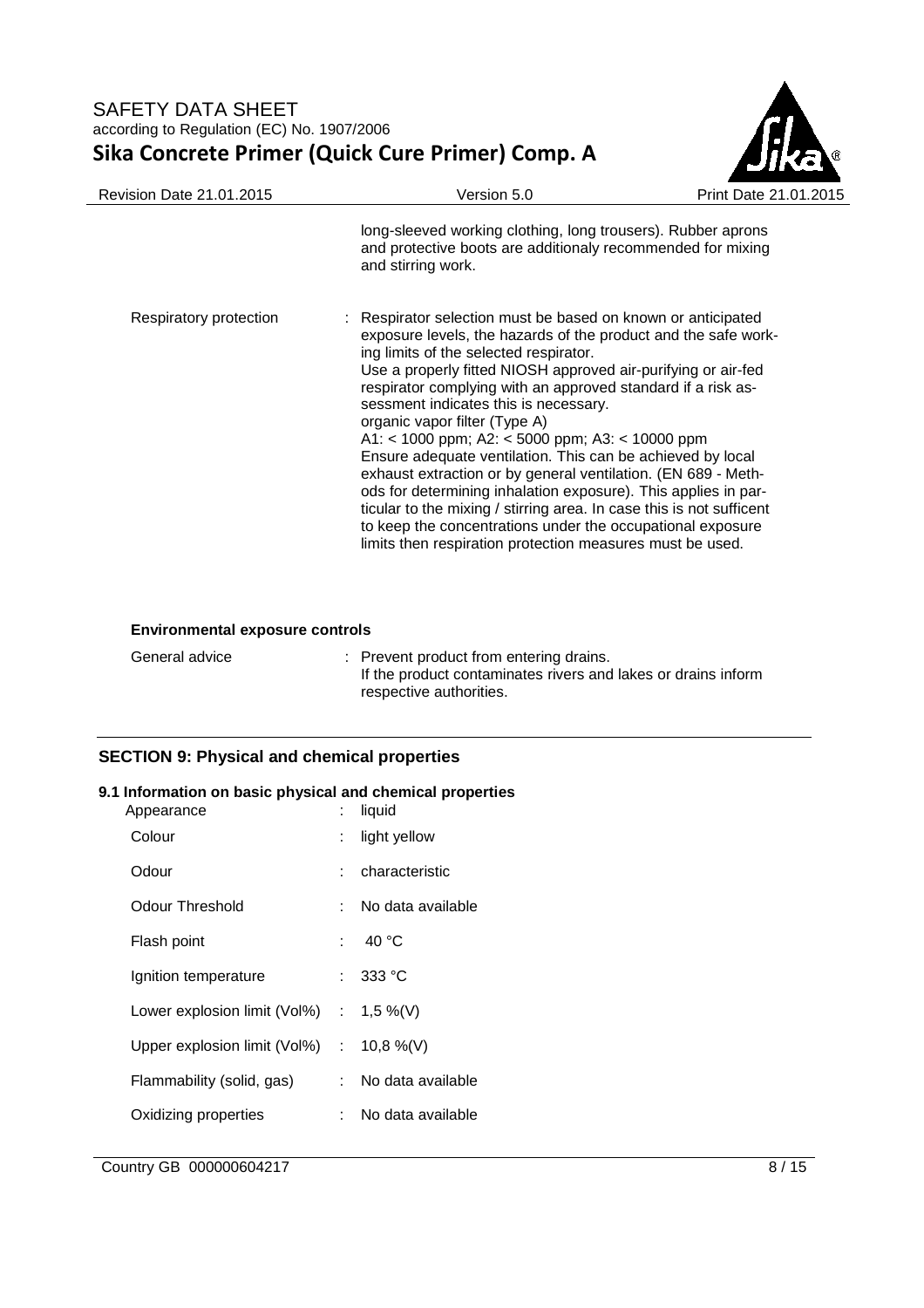

| $\frac{1}{2}$                              |                           | ,,,,,,,,,,                             |
|--------------------------------------------|---------------------------|----------------------------------------|
| Auto-ignition temperature                  | $\mathcal{L}$             | No data available                      |
| рH                                         | ÷                         | No data available                      |
| Melting point/range / Freez-               | $\mathbb{R}^{\mathbb{Z}}$ | No data available                      |
| ing point<br>Boiling point/boiling range   | t.                        | No data available                      |
| Vapour pressure                            | t.                        | 0,0337 hPa                             |
| Density                                    |                           | : $ca.1,1$ g/cm3<br>at 20 $\degree$ C  |
| Water solubility                           | ÷                         | Note: insoluble                        |
| Partition coefficient: n-<br>octanol/water | t.                        | No data available                      |
| Viscosity, dynamic                         | t.                        | No data available                      |
| Viscosity, kinematic                       |                           | $: z \ge 7$ mm2/s<br>at $40^{\circ}$ C |
| Relative vapour density                    | t.                        | No data available                      |
| Evaporation rate                           | t.                        | No data available                      |
|                                            |                           |                                        |

## **9.2 Other information**

No data available

## **SECTION 10: Stability and reactivity**

### **10.1 Reactivity**

No dangerous reaction known under conditions of normal use.

### **10.2 Chemical stability**

The product is chemically stable.

| 10.3 Possibility of hazardous reactions |                                                |
|-----------------------------------------|------------------------------------------------|
| Hazardous reactions                     | : Stable under recommended storage conditions. |
|                                         | Vapours may form explosive mixture with air.   |
| 10.4 Conditions to avoid                |                                                |
| Conditions to avoid                     | : Heat, flames and sparks.                     |
| 10.5 Incompatible materials             |                                                |
| Materials to avoid                      | : No data available                            |
| 10.6 Hazardous decomposition products   |                                                |

Country GB 000000604217 9/15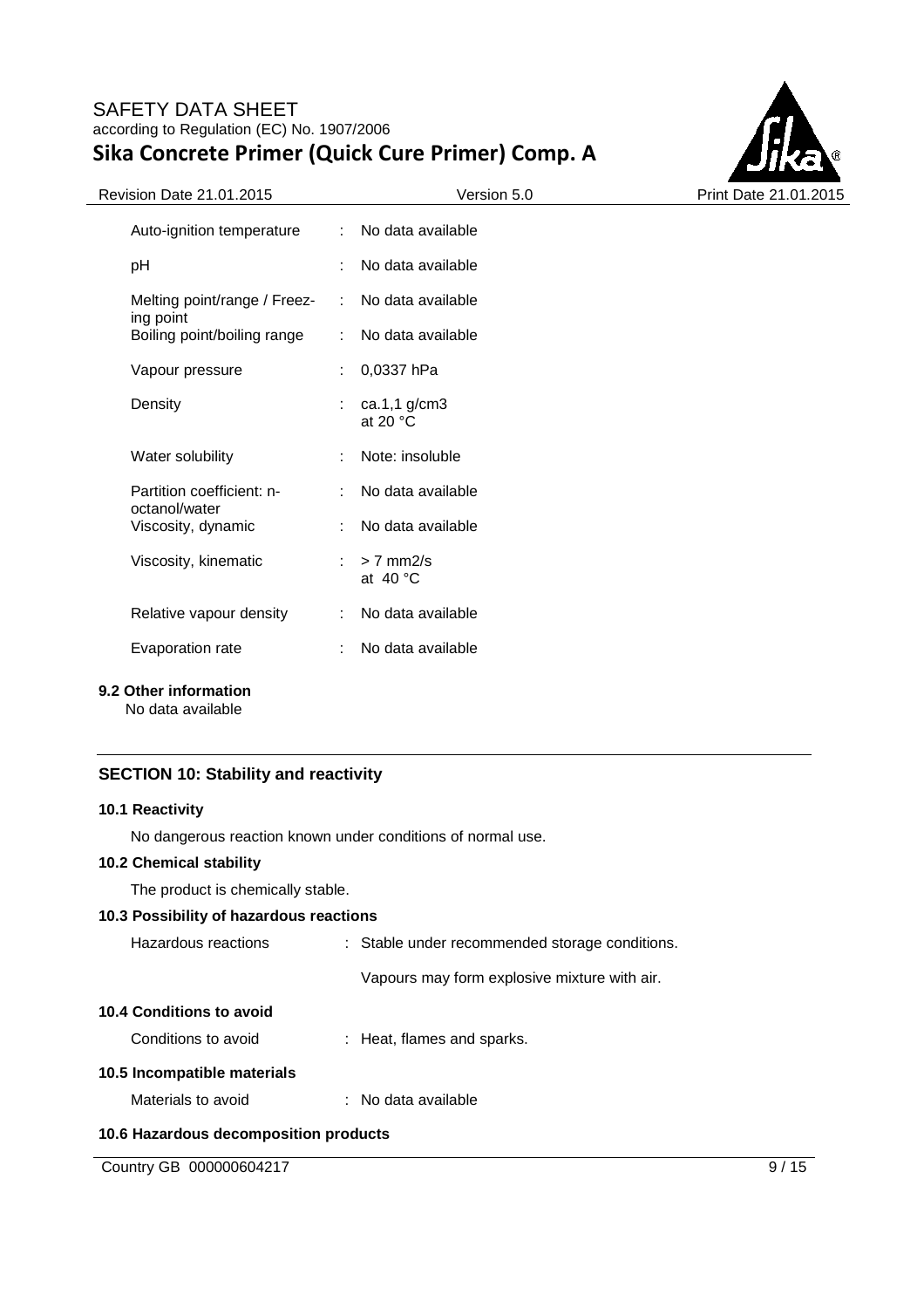

Revision Date 21.01.2015 Version 5.0 Print Date 21.01.2015

## **SECTION 11: Toxicological information**

### **11.1 Information on toxicological effects**

#### **Acute toxicity**

#### **Components:**

### **4,4'-methylenediphenyl diisocyanate :**

| $\mathbf{u}$ $\mathbf{u}$ $\mathbf{u}$ $\mathbf{u}$ $\mathbf{u}$ $\mathbf{v}$ $\mathbf{u}$ $\mathbf{v}$ $\mathbf{u}$ $\mathbf{v}$ $\mathbf{u}$ $\mathbf{v}$ $\mathbf{v}$ $\mathbf{v}$ $\mathbf{v}$ $\mathbf{v}$ $\mathbf{v}$ $\mathbf{v}$ $\mathbf{v}$ $\mathbf{v}$ $\mathbf{v}$ $\mathbf{v}$ $\mathbf{v}$ $\mathbf{v}$ $\mathbf{$ |                                                                                                                  |
|------------------------------------------------------------------------------------------------------------------------------------------------------------------------------------------------------------------------------------------------------------------------------------------------------------------------------------|------------------------------------------------------------------------------------------------------------------|
| Acute inhalation toxicity                                                                                                                                                                                                                                                                                                          | Acute toxicity estimate 1,5 mg/l<br>Test atmosphere: dust/mist<br>Method: Expert judgement                       |
|                                                                                                                                                                                                                                                                                                                                    | Diphenylmethanediisocyanate, isomeres and homologues :                                                           |
| Acute oral toxicity                                                                                                                                                                                                                                                                                                                | LD50 Oral rat $> 10.000$ mg/kg                                                                                   |
| Acute inhalation toxicity                                                                                                                                                                                                                                                                                                          | Acute toxicity estimate 1,5 mg/l<br>Exposure time: 4 h<br>Test atmosphere: dust/mist<br>Method: Expert judgement |
| Acute dermal toxicity                                                                                                                                                                                                                                                                                                              | LD50 Dermal rabbit $> 9.400$ mg/kg                                                                               |
| 2-methoxy-1-methylethyl acetate:                                                                                                                                                                                                                                                                                                   |                                                                                                                  |
| Acute oral toxicity                                                                                                                                                                                                                                                                                                                | LD50 Oral rat $> 5.000$ mg/kg                                                                                    |
| Acute dermal toxicity and the state                                                                                                                                                                                                                                                                                                | LD50 Dermal rabbit $>$ 5.000 mg/kg                                                                               |
| <b>Skin corrosion/irritation</b>                                                                                                                                                                                                                                                                                                   |                                                                                                                  |

## **Product**

Causes skin irritation.

#### **Serious eye damage/eye irritation**

#### **Product**

Causes serious eye irritation.

#### **Respiratory or skin sensitisation**

#### **Product**

May cause an allergic skin reaction. May cause allergy or asthma symptoms or breathing difficulties if inhaled.

#### **Germ cell mutagenicity**

### **Product**

Country GB 000000604217 10 / 15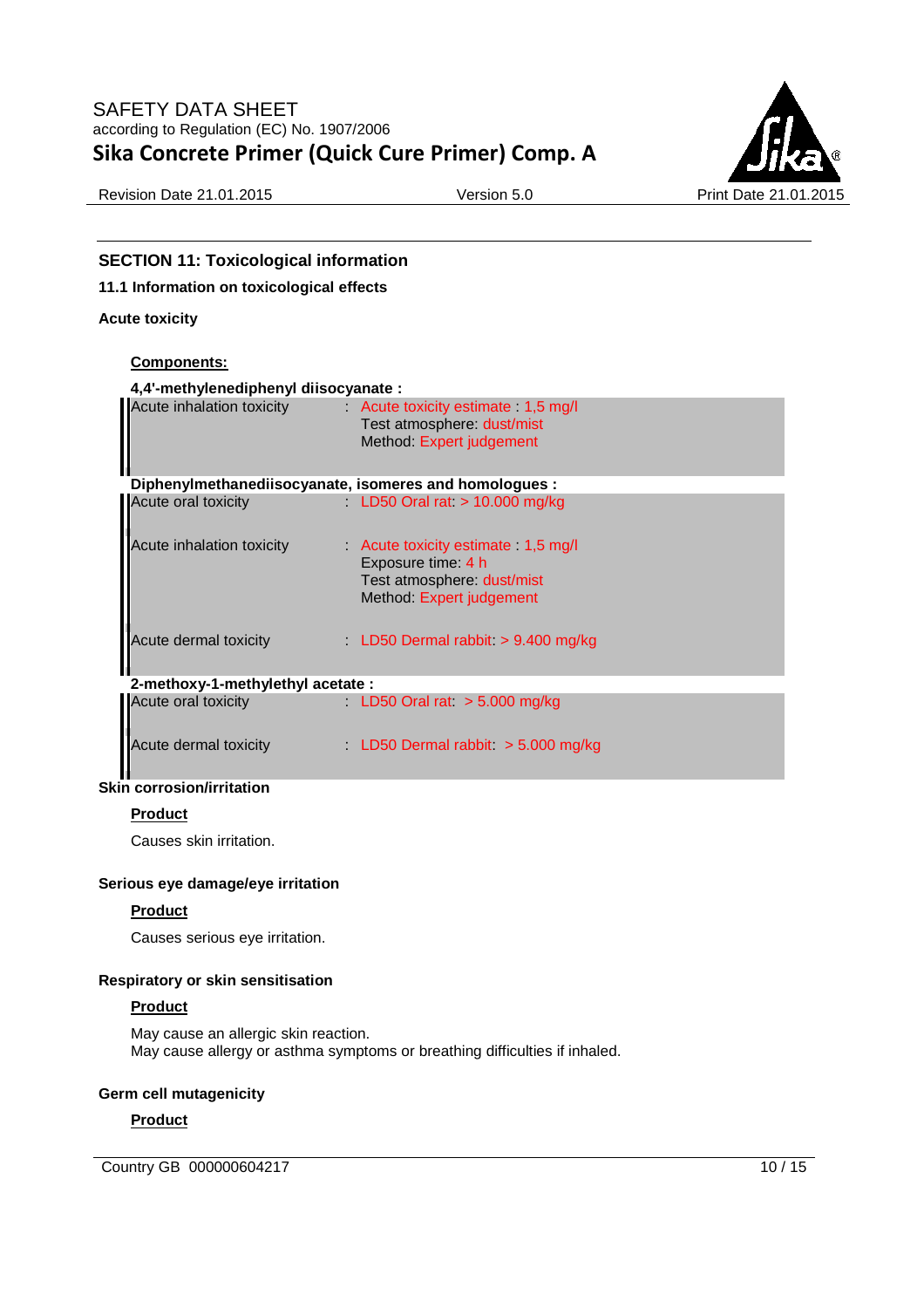

| Revision Date 21.01.2015                         | Version 5.0                    | Print Date 21.01.2015 |
|--------------------------------------------------|--------------------------------|-----------------------|
| Mutagenicity                                     | : No data available            |                       |
| Carcinogenicity                                  |                                |                       |
| <b>Product</b>                                   |                                |                       |
| Carcinogenicity                                  | : Suspected of causing cancer. |                       |
| <b>Reproductive Toxicity/Fertility</b>           |                                |                       |
| Reproductive toxicity                            | : No data available            |                       |
| No data available                                |                                |                       |
| Reproductive Toxicity/Development/Teratogenicity |                                |                       |
| Teratogenicity                                   | : No data available            |                       |
| No data available                                |                                |                       |
| <b>STOT - single exposure</b>                    |                                |                       |
| No data available                                |                                |                       |
| <b>STOT - repeated exposure</b>                  |                                |                       |
| No data available                                |                                |                       |
| <b>Aspiration toxicity</b>                       |                                |                       |
| No data available                                |                                |                       |
|                                                  |                                |                       |

# **SECTION 12: Ecological information**

#### **12.1 Toxicity**

No data available

## **12.2 Persistence and degradability**

No data available

## **12.3 Bioaccumulative potential**

No data available

### **12.4 Mobility in soil**

No data available

### **12.5 Results of PBT and vPvB assessment**

#### **Product:**

Assessment : This substance/mixture contains no components considered to be either persistent, bioaccumulative and toxic (PBT), or very persistent and very bioaccumulative (vPvB) at levels of 0.1% or higher.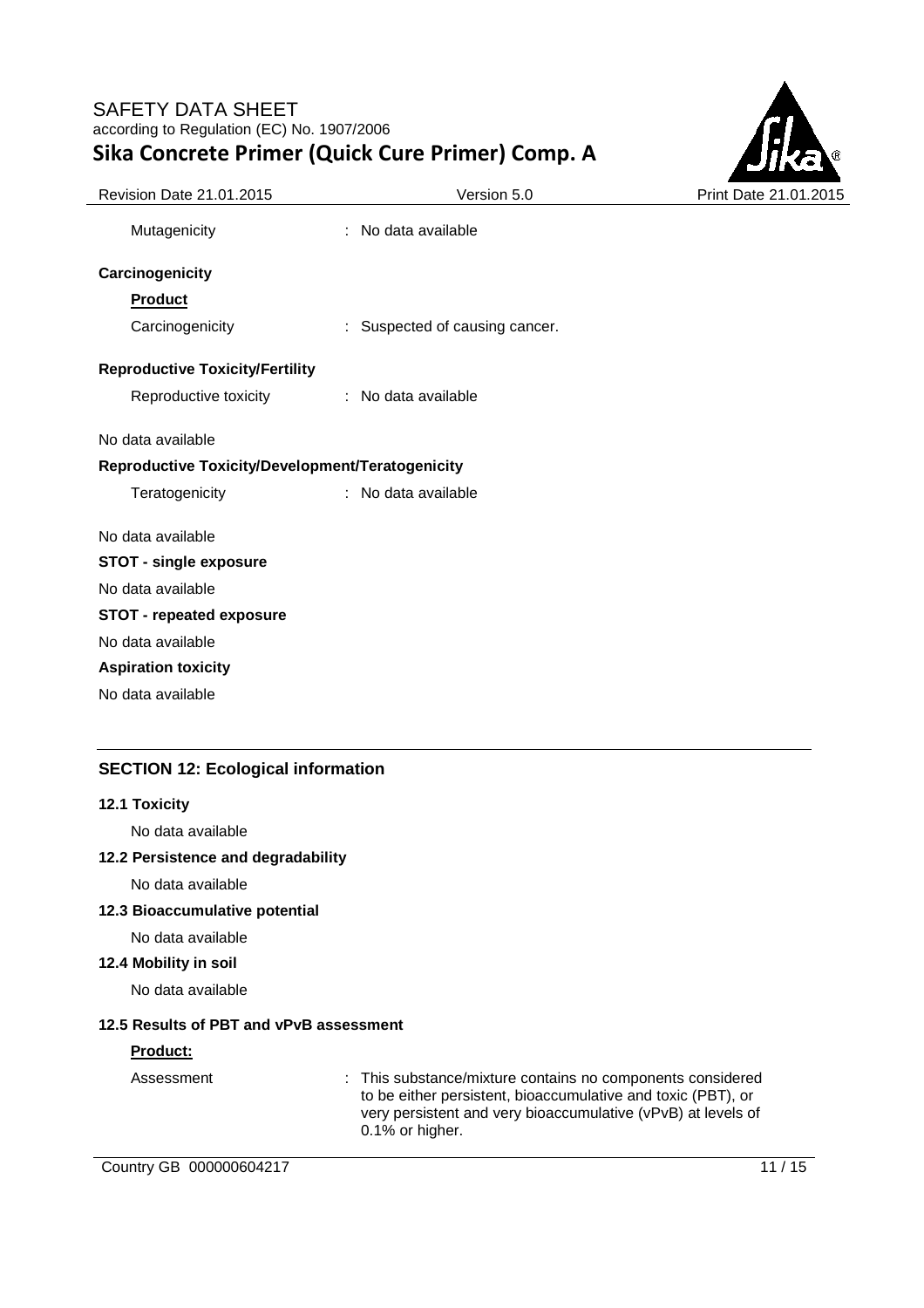

## **12.6 Other adverse effects**

No data available

## **SECTION 13: Disposal considerations**

#### **13.1 Waste treatment methods**

| Product                  | wherever possible.<br>way. | : The generation of waste should be avoided or minimized<br>Empty containers or liners may retain some product residues.<br>This material and its container must be disposed of in a safe<br>Dispose of surplus and non-recyclable products via a licensed<br>waste disposal contractor.<br>Disposal of this product, solutions and any by-products should<br>at all times comply with the requirements of environmental<br>protection and waste disposal legislation and any regional<br>local authority requirements.<br>Avoid dispersal of spilled material and runoff and contact with<br>soil, waterways, drains and sewers. |
|--------------------------|----------------------------|-----------------------------------------------------------------------------------------------------------------------------------------------------------------------------------------------------------------------------------------------------------------------------------------------------------------------------------------------------------------------------------------------------------------------------------------------------------------------------------------------------------------------------------------------------------------------------------------------------------------------------------|
| European Waste Catalogue |                            | : 08 01 11* waste paint and varnish containing organic sol-<br>vents or other dangerous substances                                                                                                                                                                                                                                                                                                                                                                                                                                                                                                                                |
| Contaminated packaging   |                            | : 15 01 10* packaging containing residues of or contaminated<br>by dangerous substances                                                                                                                                                                                                                                                                                                                                                                                                                                                                                                                                           |

## **SECTION 14: Transport information**

| <b>ADR</b><br>14.1 UN number<br>14.2 Description of the goods<br>14.3 Class<br>14.4 Packing group<br><b>Classification Code</b><br>Labels<br>Tunnel restriction code<br>14.5 Environmentally hazard-<br><b>OUS</b><br><b>ADR</b> | : 1263<br>: PAINT RELATED MATERIAL<br>$\therefore$ 3<br>: III<br>: F1<br>$\therefore$ 3<br>(D/E)<br>: no |       |
|----------------------------------------------------------------------------------------------------------------------------------------------------------------------------------------------------------------------------------|----------------------------------------------------------------------------------------------------------|-------|
| Transport according to chapter 3.4 (LQ) possible                                                                                                                                                                                 |                                                                                                          |       |
| <b>IATA</b><br>14.1 UN number<br>14.2 Description of the goods<br>14.3 Class<br>14.4 Packing group<br>Labels<br>14.5 Environmentally hazard-                                                                                     | : 1263<br>: Paint related material<br>$\therefore$ 3<br>: III<br>$\therefore$ 3<br>: no                  |       |
| Country GB 000000604217                                                                                                                                                                                                          |                                                                                                          | 12/15 |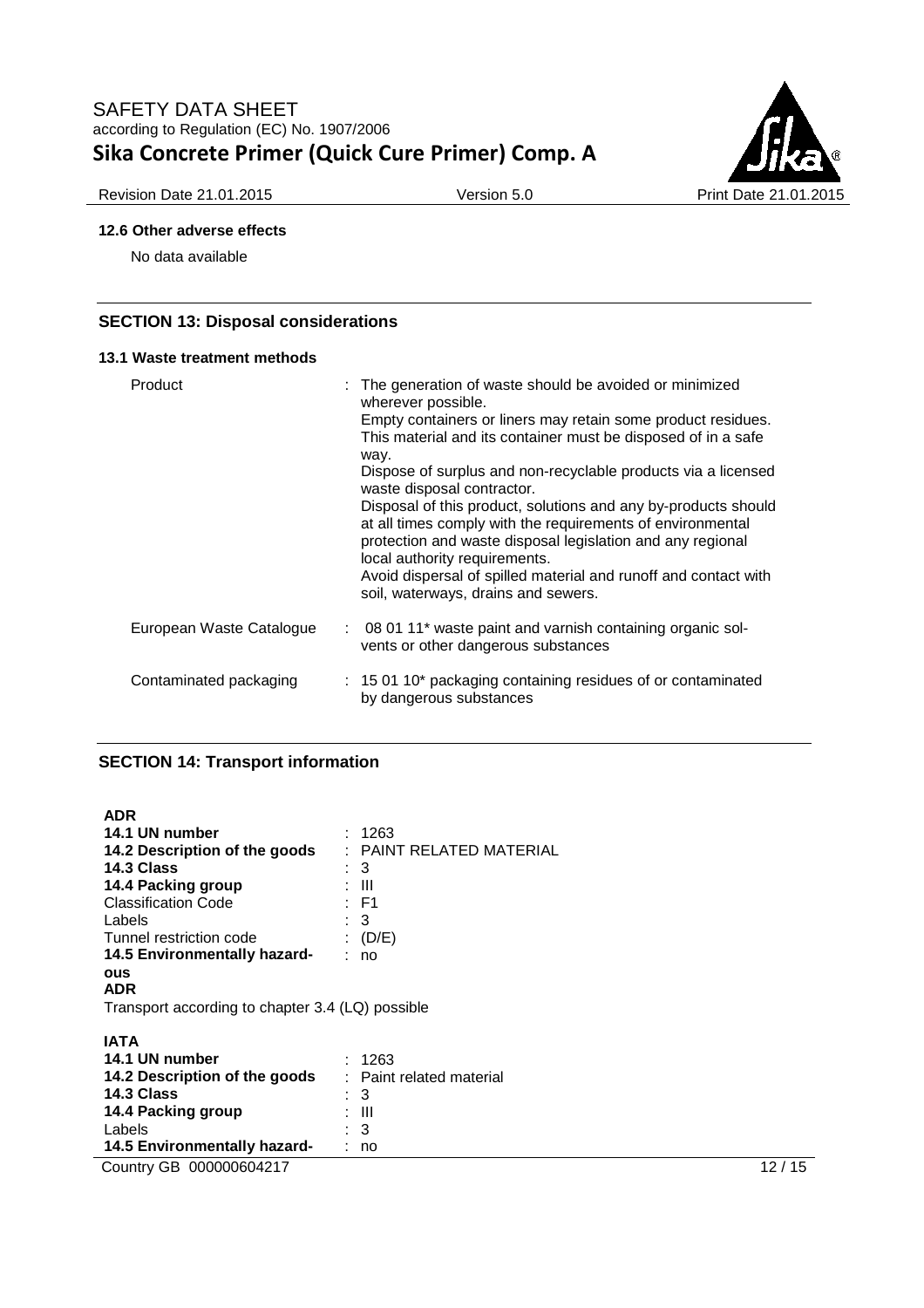

Revision Date 21.01.2015 **Version 5.0** Print Date 21.01.2015

**ous**

| <b>IMDG</b>                   |                          |
|-------------------------------|--------------------------|
| 14.1 UN number                | : 1263                   |
| 14.2 Description of the goods | : PAINT RELATED MATERIAL |
| 14.3 Class                    | : 3                      |
| 14.4 Packing group            | : III                    |
| Labels                        | : 3                      |
| EmS Number 1                  | $\therefore$ F-E         |
| EmS Number 2                  | $\therefore$ S-E         |
| 14.5 Marine pollutant         | no                       |

**14.6 Special precautions for user**

No data available

**14.7 Transport in bulk according to Annex II of MARPOL 73/78 and the IBC Code** not applicable

# **SECTION 15: Regulatory information**

## **15.1 Safety, health and environmental regulations/legislation specific for the substance or mixture**

**Labelling according to EC Directives (1999/45/EC)** 

Hazard pictograms :

| Harmful     |                     |                                                                                                                   |
|-------------|---------------------|-------------------------------------------------------------------------------------------------------------------|
| R-phrase(s) | $:$ R <sub>10</sub> | Flammable.                                                                                                        |
|             | R36/37/38           | Irritating to eyes, respiratory system and<br>skin.                                                               |
|             | R40                 | Limited evidence of a carcinogenic effect.                                                                        |
|             | R42/43              | May cause sensitisation by inhalation and<br>skin contact.                                                        |
| S-phrase(s) | : S23               | Do not breathe vapour.                                                                                            |
|             | S36/37              | Wear suitable protective clothing and<br>gloves.                                                                  |
|             | S45                 | In case of accident or if you feel unwell,<br>seek medical advice immediately (show<br>the label where possible). |

Hazardous components which must be listed on the label:

- 202-966-0 4,4'-methylenediphenyl diisocyanate
- 227-534-9 diphenylmethane-2,4'-diisocyanate
- 618-498-9 Diphenylmethanediisocyanate, isomeres and homologues
- 2.2'-methylenediphenyl diisocyanate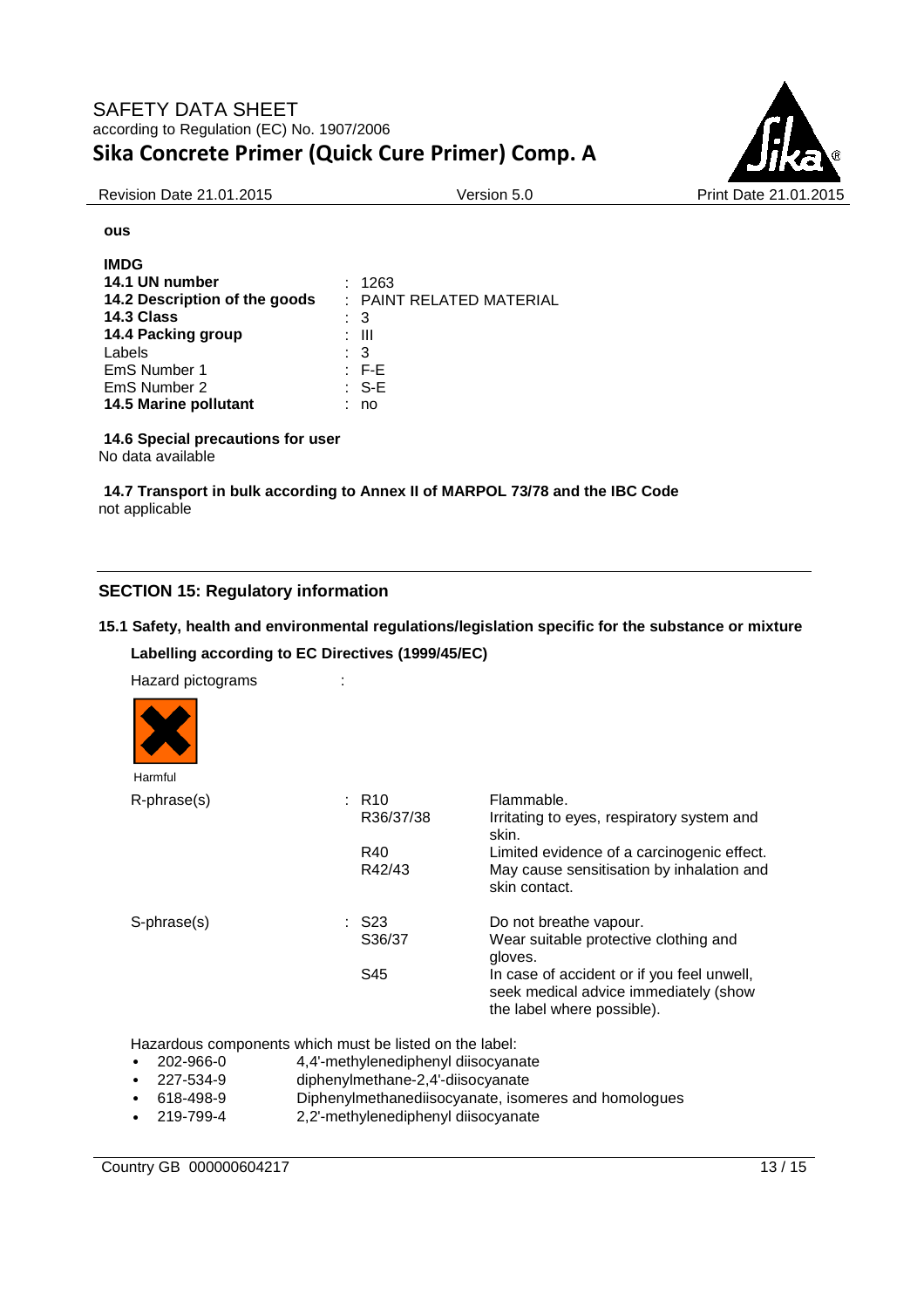

| <b>Revision Date 21.01.2015</b>                                                                                                                                                        | Version 5.0                                                                                                                                                                                                                                   |                                                                                                                                                                                                                                 | Print Date 21.01.2015 |
|----------------------------------------------------------------------------------------------------------------------------------------------------------------------------------------|-----------------------------------------------------------------------------------------------------------------------------------------------------------------------------------------------------------------------------------------------|---------------------------------------------------------------------------------------------------------------------------------------------------------------------------------------------------------------------------------|-----------------------|
| Special labelling of certain<br>mixtures                                                                                                                                               | : Contains isocyanates. See information supplied by the manu-<br>facturer.                                                                                                                                                                    |                                                                                                                                                                                                                                 |                       |
| <b>Prohibition/Restriction</b><br>REACH - Restrictions on the manufacture, placing on<br>the market and use of certain dangerous substances,<br>preparations and articles (Annex XVII) |                                                                                                                                                                                                                                               | : Banned and/or restricted<br>(4,4'-methylenediphenyl diisocya-<br>nate)<br>(o-(p-isocyanatobenzyl)phenyl iso-<br>cyanate (Vapour and aerosols))<br>(Diphenylmethanediisocyanate)<br>(2,2'-methylenediphenyl diisocya-<br>nate) |                       |
| REACH - Candidate List of Substances of Very High<br>Concern for Authorisation (Article 59).                                                                                           |                                                                                                                                                                                                                                               | : None of the components are listed<br>$(=>0.1\%).$                                                                                                                                                                             |                       |
| REACH - List of substances subject to authorisation<br>(Annex XIV)                                                                                                                     |                                                                                                                                                                                                                                               | : not applicable                                                                                                                                                                                                                |                       |
| <b>REACH Information:</b>                                                                                                                                                              | All substances contained in our Products are<br>- preregistered or registered by our upstream suppliers, and/or<br>- preregistered or registered by us, and/or<br>- excluded from the regulation, and/or<br>- exempted from the registration. |                                                                                                                                                                                                                                 |                       |
| VOC-CH (VOCV)                                                                                                                                                                          | : 33,86%                                                                                                                                                                                                                                      |                                                                                                                                                                                                                                 |                       |
| VOC-EU (solvent)                                                                                                                                                                       | : 33,86%                                                                                                                                                                                                                                      |                                                                                                                                                                                                                                 |                       |
|                                                                                                                                                                                        |                                                                                                                                                                                                                                               |                                                                                                                                                                                                                                 |                       |

If other regulatory information applies that is not already provided elsewhere in the Safety Data Sheet, then it is described in this subsection.

| Health, safety and environ-   | : The Chemicals (Hazard Information and Packaging for Sup- |
|-------------------------------|------------------------------------------------------------|
| mental regulation/legislation | ply) Regulations 2002                                      |
| specific for the substance or | Control of Substances Hazardous to Health Regulations 2002 |
| mixture:                      | The Management of Health and Safety at Work Regulations    |
|                               | 1999                                                       |
|                               | Health and Safety at Work Act 1974                         |
|                               | Environmental Protection Act 1990 & Subsidiary Regulations |

### **15.2 Chemical Safety Assessment**

This product contains substances for which Chemical Safety Assessments are still required.

### **SECTION 16: Other information**

| <b>Full text of R-Phrases</b> |                   |
|-------------------------------|-------------------|
| R <sub>10</sub>               | Flammable.        |
| R <sub>11</sub>               | Highly flammable. |

Country GB 000000604217 14 / 15